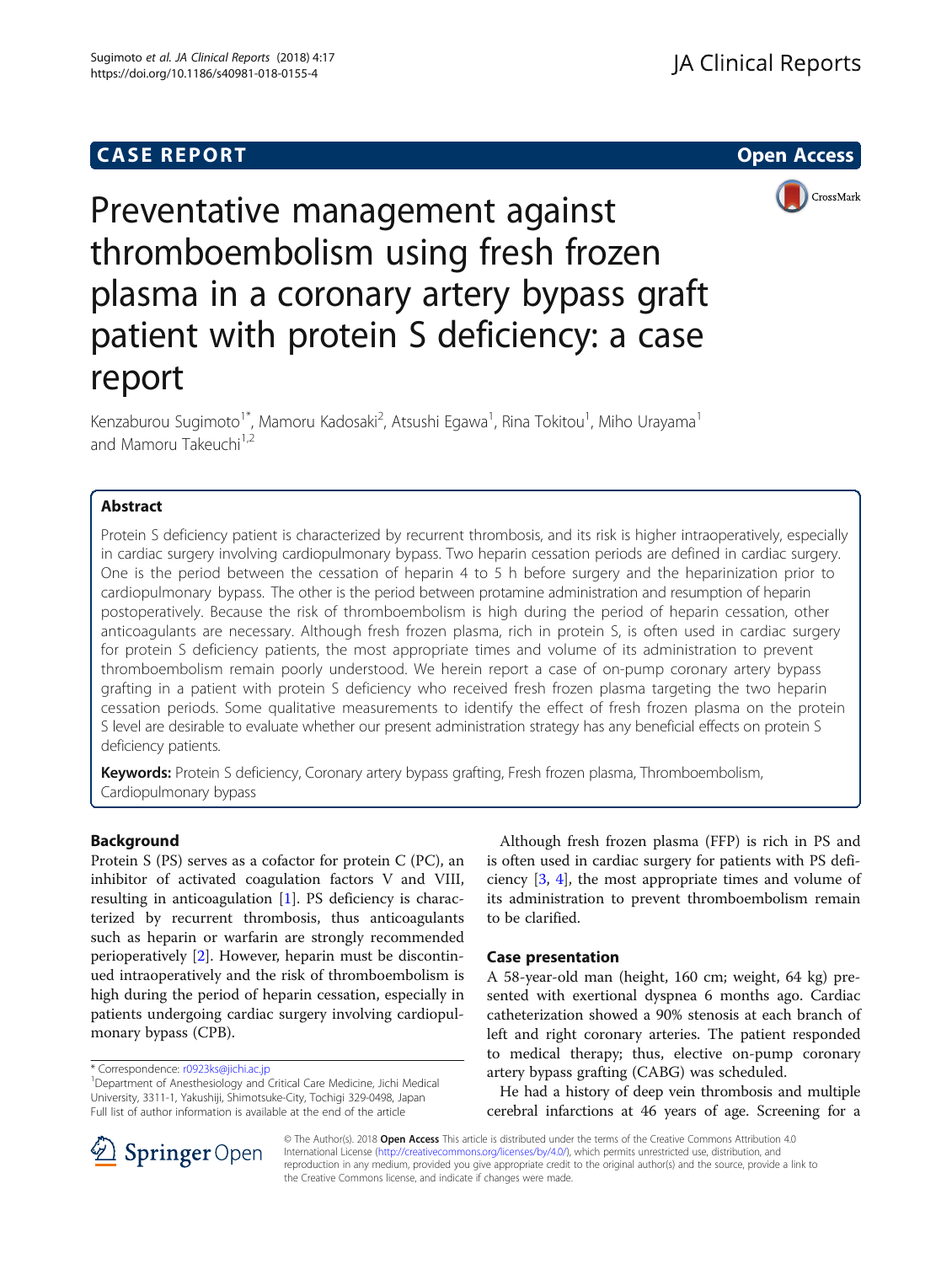thrombophilic diathesis was performed at that time and showed a reduced PS activity level of 33.7% (reference range, 70–160%), while the PC activity level was normal at 123% (reference range, 70–130%). The significant difference between the PS and PC activity levels strongly suggested PS deficiency. He had no comorbidities to which acquired PS deficiency could be attributed; therefore, the hereditary form was suspected.

After admission, an echocardiogram showed an ejection fraction of 50% and abnormal wall motion with mild aortic and mitral valve regurgitation. His hemoglobin concentration was 11.3 g/dL, platelet count was 170,000/mm<sup>3</sup>, prothrombin time-international normalized ratio (PT-INR) was 2.54, and activated partial thromboplastin time (aPTT) was 43.6 s (control, 30 s). Warfarin was stopped 7 days before surgery, and the patient was started on intravenous unfractionated heparin to maintain an aPTT of 45 to 75 s (1.5–2.5 times control). Heparin was stopped 5 h before surgery. After anesthetic induction, the activated clotting time (ACT) was 142 s.

The patient received 720 mL of FFP prior to heparinization. Its volume was determined by taking the patient's urine output into consideration to avoid heart congestion. Before the initiation of CPB, 300 units/kg of heparin was administered and the ACT was 536 s. The left and right internal thoracic arteries were grafted to the left posterolateral branch and the left anterior descending artery, respectively. The total CPB time was 138 min with an aortic cross-clamp time of 102 min, and the patient was weaned from bypass without complications. After a protamine dose of 3 mg/kg, the ACT was 126 s, while the bilateral internal thoracic artery graft flow was maintained at > 50 mL/min. An additional 1200 mL of FFP was transfused after protamine administration until the end of surgery. Its volume was decided, considering the CPB ultrafiltration volume. The amount of bleeding was 1200 mL and total intraoperative transfusion comprised 2240 mL of packed red blood cells, 1920 mL of FFP, and 200 mL of packed platelets.

In the intensive care unit, an additional 360 mL of FFP was administered. Nineteen hours postoperatively, the patient had no bleeding, and the heparin infusion was resumed with a dose adjustment to achieve an aPTT of 45 to 75 s. Warfarin was restarted 3 days after the surgery and adjusted to maintain a PT-INR of 1.5 to 2.5. The heparin infusion was discontinued after the PT-INR became stable. The postoperative period was uneventful, and the patient was discharged without any complications.

### **Discussion**

PS is a vitamin K-dependent protein produced in the liver and augments the effect of PC to inhibit activated coagulation factors V and VIII. Hence, PS acts as an anticoagulant factor [\[1\]](#page-2-0). The PS activity level is affected by hepatic or

renal disorders, vitamin K antagonist (warfarin), chronic infection, pregnancy, disseminated intravascular coagulopathy, and other conditions, all of which results in acquired PS deficiency [\[4](#page-2-0)]. The incidence of PS deficiency in patients undergoing cardiac surgery reportedly ranges from 0.03 to 0.13% [[5\]](#page-2-0). Because of this rarity, little evidence is available regarding avoidance of thromboembolism in patients with PS deficiency who undergo cardiac surgery.

Prophylactic anticoagulation therapy is recommended for PS deficiency patients exposed to surgery [[2\]](#page-2-0). CPB may trigger consumptive coagulopathy because the blood is in contact with the surface of its circuit  $[6]$  $[6]$  $[6]$ . Thus, PS deficiency patients who undergo cardiac surgery involving CPB have a significantly increased risk of thrombosis. However, heparin must be discontinued intraoperatively to avoid hemorrhagic complications, necessitating other anticoagulants during the period of heparin cessation.

No purified form of PS is available for clinical use. FFP is the only agent that can enhance the level of  $PS [4]$  $PS [4]$  $PS [4]$ . Hsu and Despotis [\[3](#page-2-0)] described two patients with PS deficiency who underwent CABG, and FFP was transfused as the priming fluid of CPB. Balan [[4\]](#page-2-0) transfused FFP during the pre-bypass period and added more FFP for CPB priming. Neither of these reports focused on transfusing FFP during the period of heparin cessation. In these cases, FFP was not administered after protamine, increasing the potential risk of thrombosis. Our case is unique in that FFP was administered at pre-bypass and after protamine, while targeting two heparin cessation periods.

We did not measure the plasma PS level perioperatively because we assume that measurement of this parameter is problematic. First, it takes approximately 2 to 4 days to measure the PS level in our institution, making it difficult to adjust the volume of FFP while monitoring the PS level in real time intraoperatively. Second, approximately 60% of PS antigen is bound to C4b-binding protein (C4bBP) [[1](#page-2-0)]. Acute inflammation triggered by CPB can result in an increase of C4bBP, which may lead to a reduction in free PS antigen by increasing its binding to C4bBP [[1,](#page-2-0) [4](#page-2-0)]. In that case, a low level of free PS antigen does not necessarily indicate a shortage of FFP volume. Third, in our institution, the results of both PS activity and antigen are shown as a percent, whereas the cut-off value of the PS level shown as a percent for identification of the risk of thrombosis has not been fully elucidated. Lijfering and Pintao [\[7](#page-2-0), [8](#page-2-0)] described the cut-off value of the free PS antigen level, but their data are presented in units of U/dL. The difference in units makes it difficult for us to refer to their data. Finally, Haubelt [\[9\]](#page-2-0) described a wide variety of PS values contained in FFP, resulting in various increases in the plasma PS level after FFP infusion. Therefore, even if the cut-off value of PS is clarified, the volume of FFP needed to achieve an adequate PS level above the cut-off value would be difficult to predict.